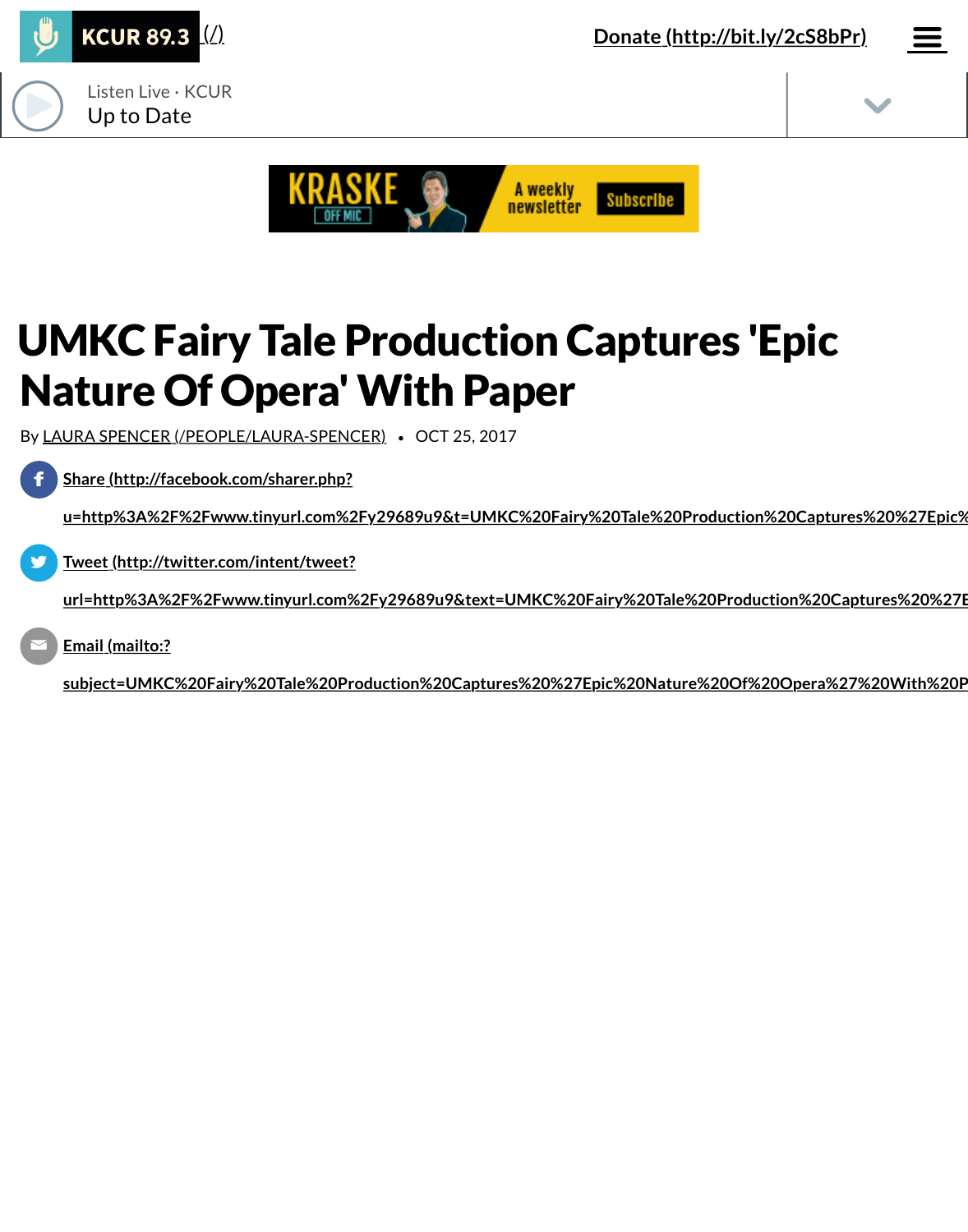

[\(//www.kcur.org/sites/kcur/files/styles/x\\_large/public/201710/10.jpg\)](https://www.kcur.org/sites/kcur/files/styles/x_large/public/201710/10.jpg)

*Paper is used for props and costumes in UMKC's 'Hansel and Gretel.' (left to right) Director Fenlon Lamb, Hansel (Katherine Menke), Gretel (Lydia Bechtel-Edmonson), and costume designer Maureen Thomas.* JEFF RIDENOUR



The opera *Hansel and Gretel* is based on a Grimm Brothers' fairy tale.

In this version of the story, the brother and sister are sent into the forest to gather strawberries. They get lost, encounter creatures like the Sandman and the Dew Fairy — and discover a mysterious gingerbread house where they're captured by a witch.

A new University of Missouri-Kansas City production creates sets and costumes out of paper.

"It is playful and fun," says scenic designer [Jeff Ridenour \(http://www.jeffrdesign.com/\)](http://www.jeffrdesign.com/). "You are essentially building a large-scale toy paper theater. That was really the inspiration, in addition to Baroque opera portals, as well as the idea of just putting on a show and playing as a kid."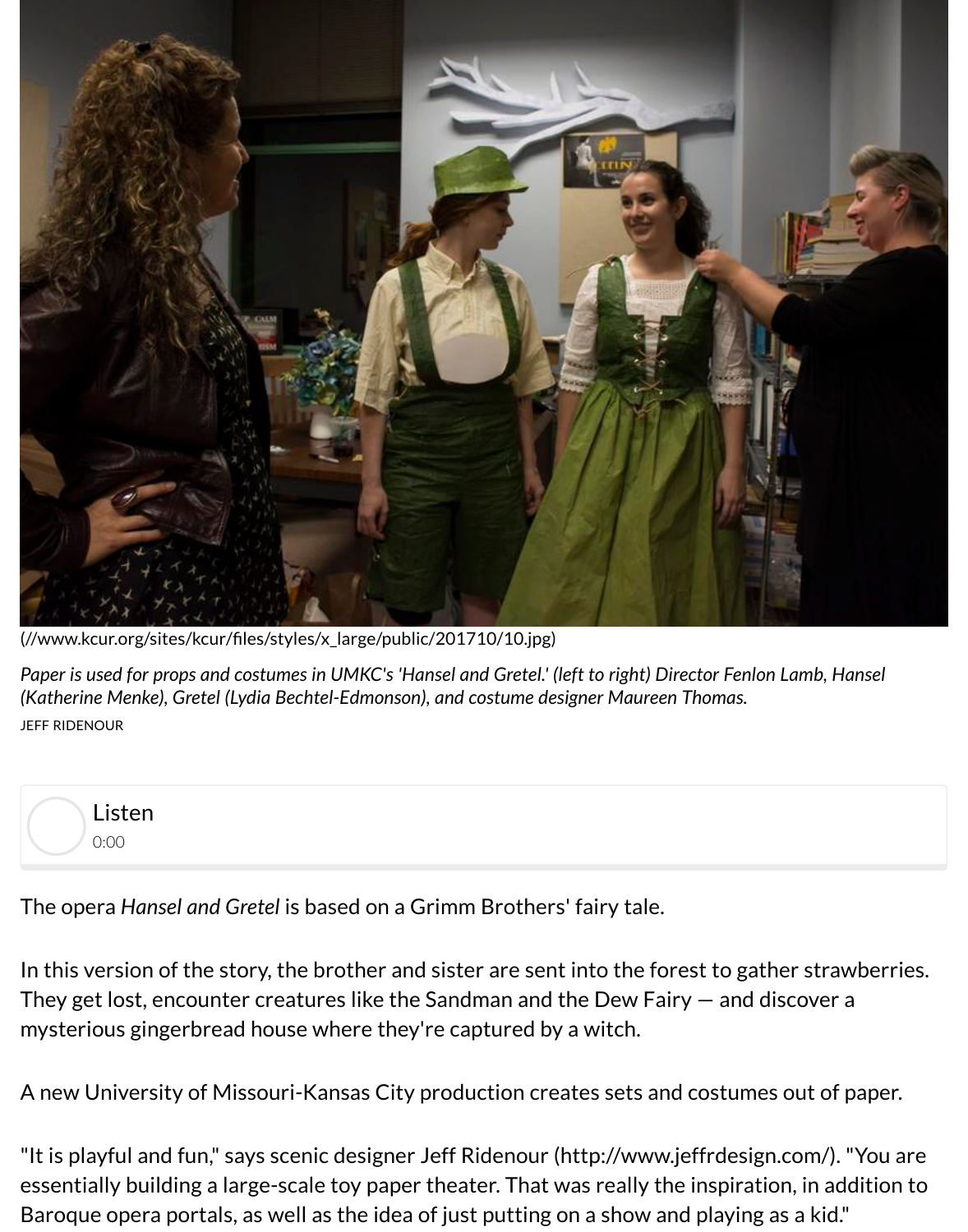We asked some of the members of the creative team to talk about the process.

## **On working in paper**

"This has blossomed out of our work with paper in several other productions, and some necessity as well, since it's the 'Mother of Invention,'" says Fenlon Lamb

[\(http://conservatory.umkc.edu/faculty.cfm?r=1C2BE0\), directo](http://conservatory.umkc.edu/faculty.cfm?r=1C2BE0)r of opera at UMKC Conservatory of Music and Dance. Lamb's in her third season at UMKC, and she was a guest director for two seasons before that, when she met collaborator Jeff Ridenour.

Lamb says the recent budget cuts across the University of Missouri system led to some creative design decisions.

"There are always budget constraints and we want to meet them head on and just say, 'Hey, we're doing a fairy tale. This is in paper.' It's a great medium to work in. I think it's been a little bit of an exploration and a workshop here ... but we still wanted to keep that epic nature of opera."



[\(https://mediad.publicbroadcasting.net/p/kcur/files/styles/x\\_large/public/201710/hg\\_final\\_1\\_0.jpg\)](https://mediad.publicbroadcasting.net/p/kcur/files/styles/x_large/public/201710/hg_final_1_0.jpg)

*A set rendering for 'Hansel and Gretel.'* CREDIT JEFF RIDENOUR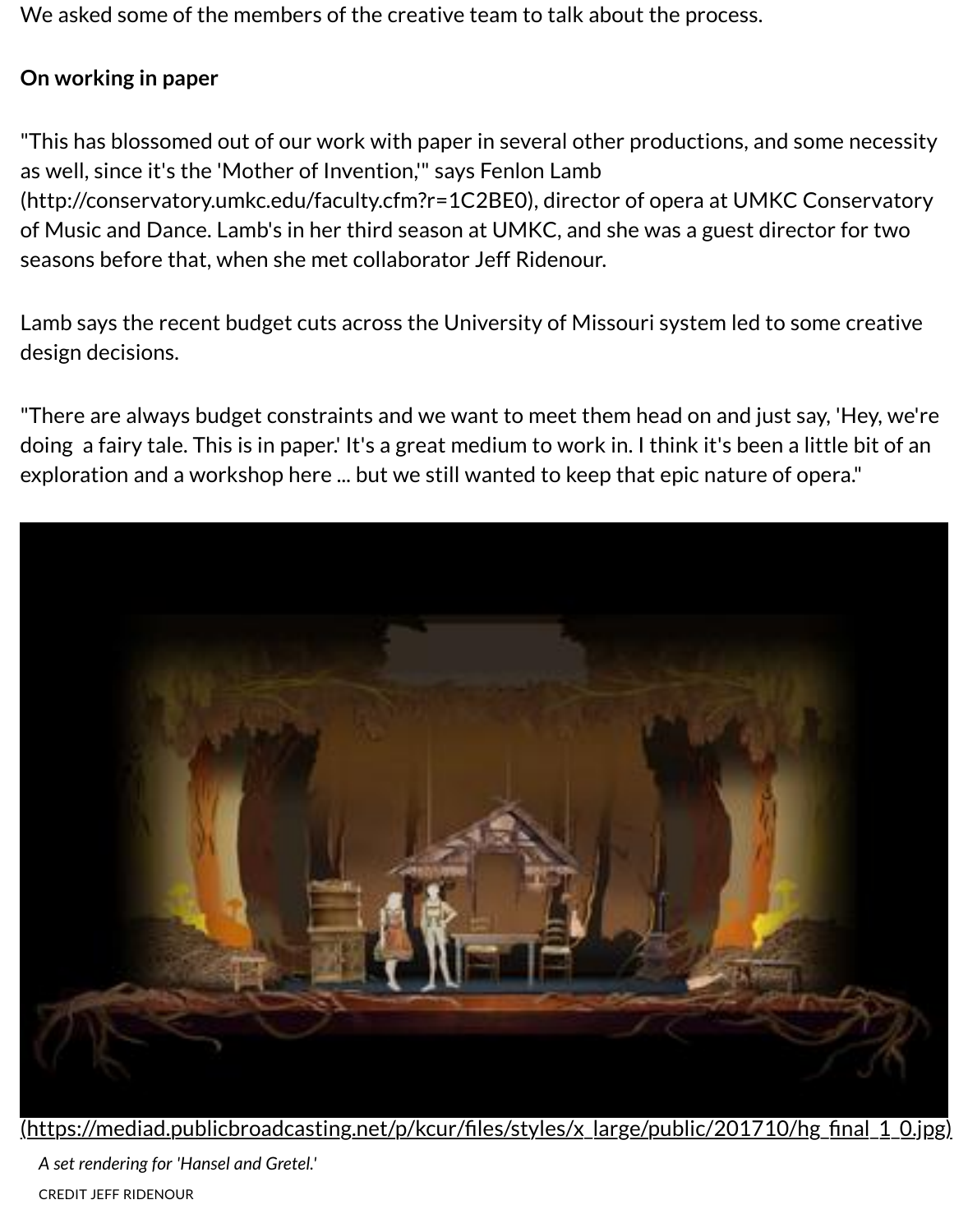## **On finding the right paper for scenery**

"The first thing is figuring out how you're going to get massive scale out of paper, so I had to find the right kind of product: large rolls of paper. You can paint on them, you can draw on them, and if you layer them, you can do cut-0uts," says set designer Jeff Ridenour, who earned an MFA from UMKC in 2014.

Ridenour is now based in New York City, but he's continued to collaborate with Lamb. He estimates it's their 12th production together.

"When you find that connection you grab it and you keep it," he says. "And it's also very rare in the profession to find a director and a designer team that just works right off the bat. It's a rare thing and it's a treat to have it."



[\(https://mediad.publicbroadcasting.net/p/kcur/files/styles/x\\_large/public/201710/hg\\_final\\_2a\\_sandm](https://mediad.publicbroadcasting.net/p/kcur/files/styles/x_large/public/201710/hg_final_2a_sandman.jpg) *A set rendering featuring The Sandman in 'Hansel and Gretel.'* CREDIT JEFF RIDENOUR

## **On creating projections on paper**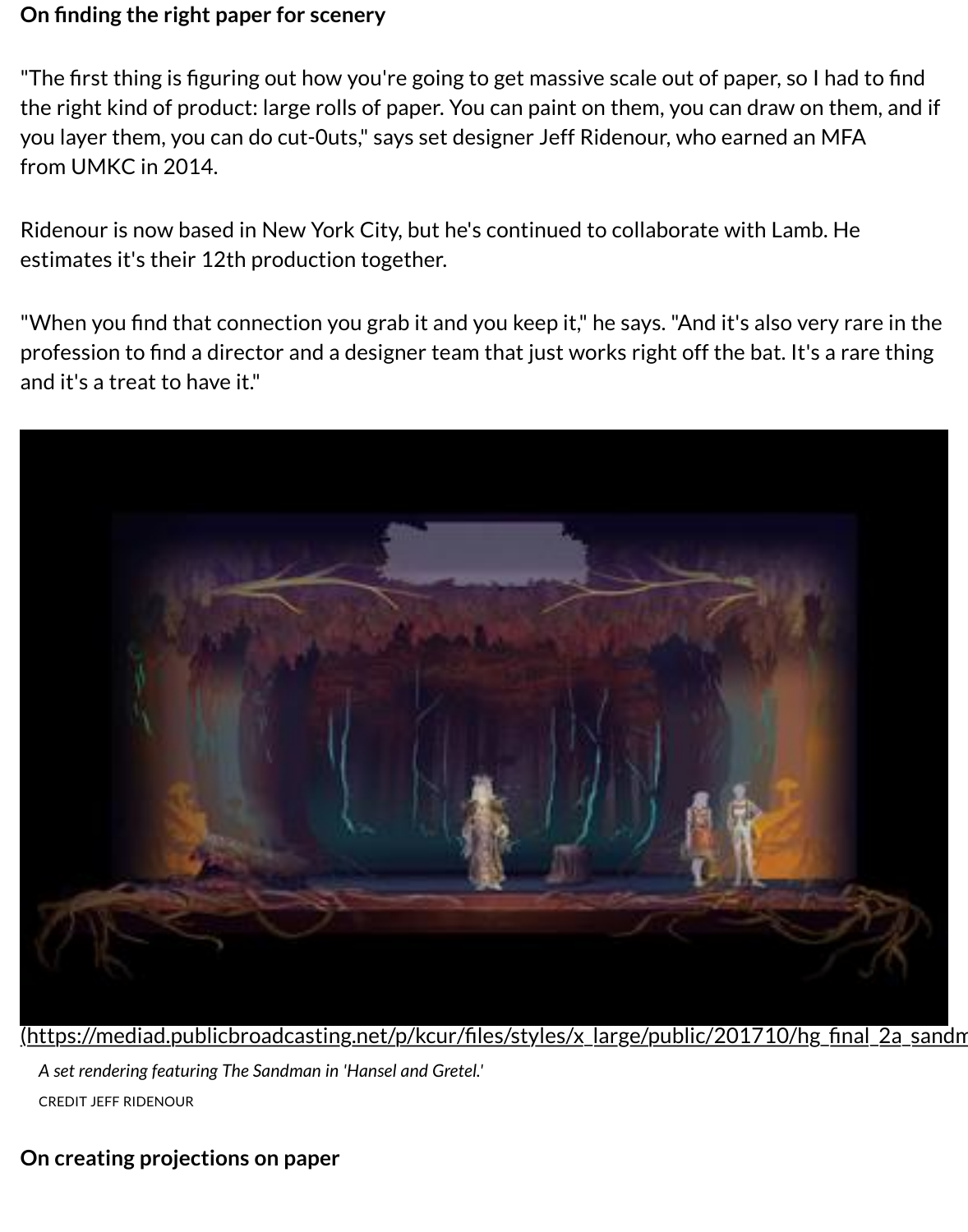"Really, it was kind of a shock, but in a good way, when I was able to come in and set up and start seeing what it looks like on the scenery. And start seeing how projections can add and lend light [and breadth and movement to this beautiful space," says Kris Kirkwood](http://kirkwoodk.wixsite.com/light/about) (http://kirkwoodk.wixsite.com/light/about), projections designer for *Hansel and Gretel.* Kirkwood graduated with an MFA from UMKC and is based in Kansas City.

"It's not often as a projections or media designer that I get asked to make a chicken on a broomstick — and make it fly around the stage — or I get asked to make a giant woodblock sun smile at us. Just beautiful crazy things like that ... it's really been a joy."



#### [\(https://mediad.publicbroadcasting.net/p/kcur/files/styles/x\\_large/public/201710/hg\\_final\\_3-](https://mediad.publicbroadcasting.net/p/kcur/files/styles/x_large/public/201710/hg_final_3-1_dewfairy.jpg) 1 dewfairy.jpg)

*A set rendering featuring The Dew Fairy in 'Hansel and Gretel.'* CREDIT JEFF RIDENOUR

## **On creating wearable items out of paper**

"It's that kind of idea of taking these giant sheets of blank paper and then creating wearable things ... the majority of the show is paper. All different kinds of paper," says costume designer [Maureen Thomas \(http://maureenethomas.portfoliobox.net/otherwork\)](http://maureenethomas.portfoliobox.net/otherwork), who's collaborated with Ridenour before in Ohio. "It's more like wearable art, than it is garment at all."